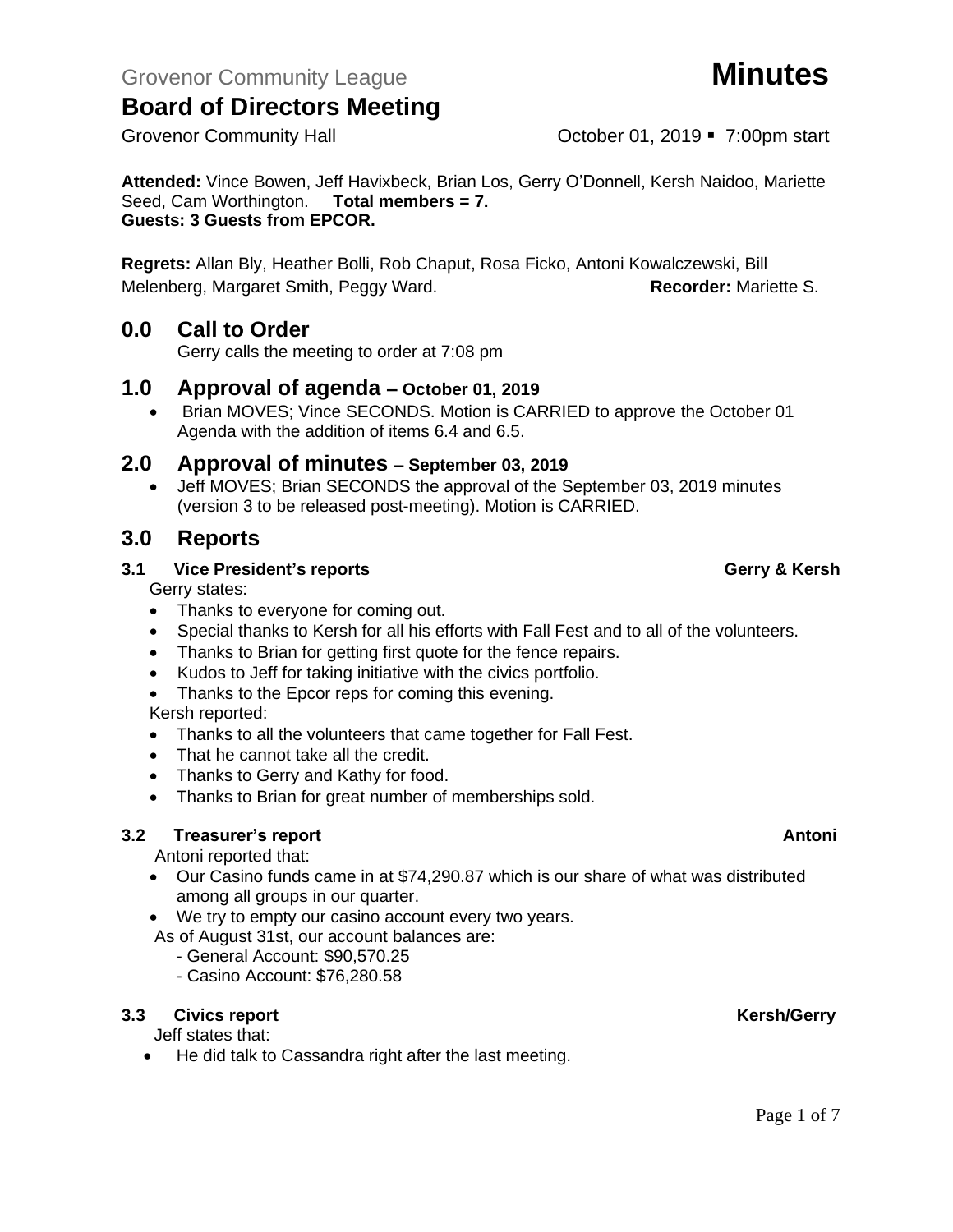Grovenor Community Hall **Community Hall** Corober 01, 2019 **7:00pm** start

- She updated him on what is happening with Alldritt. They have two large towers planned. City seems to be intent on pushing it through.
- He met with people from Oliver. They deal very little in single family homes. They deal with developers. Don't try to stop every development or City will see us as a thorn in their side. The City is non-plussed by parking issues. City responds to location; increased density is going to increase crime.
- A two-story development in Glenora was stopped by residents recently near Vi's.
- North of Stony Plain Road developer wants to put in a 22-unit, 3 story building. Sierra Lane is applying for DC2 zoning. Which gives them permission to do everything. Address: 10216 & 10220 148 street. He walked and talked to a few people on 148 Street. Parking, traffic and privacy are issues with area residents and the fact that it's in middle of a residential area. Only 1 & 2 bedroom condo units available. This does not sound like the right type & size of project for the spot. Four- or six-plex a better option.
- Eunice at Sierra Lane submitting application October 9. Public hearing debates are booking into January.
- An open house for Sierra Lane might be better option.

*Action item: Jeff will put an email together for Scott McKeen and talk with more residents. Action item: Jeff to set up open house for Sierra Lane.*

## **3.4 City of Edmonton Margaret**

Margaret absent. Report sent electronically.

There is an issue with being able to open the reports Margaret sends.

# **4.0 Old business**

## **4.1 Sports report Rosa**

Rosa absent; no report sent

## **4.2 Facilities status update (Hall) Gerry Georgia Community Gerry**

• No issues to report.

# *Action item: x*

## **4.3 Rinks Manager Kersh/Gerry Kersh/Gerry**

Gerry reports:

- They are ready to contract with an individual they interviewed. And to have a backup and to have 2 attendants as well.
- The rink manager came across as very positive in all aspects. He is asking for \$3200 a month. Offering \$3100 including doing equipment maintenance, be attendant, shoveling, clean out change room, preparing ice, making hot chocolate. Plan is for this to be his winter job. References checked. The rink he was working at previously is not doing ice this season.
- Start possibly October until February dependent on weather.
- Michael from neighbourhood wants to work at rink again along with 2 others.
- One person looking at contracting for fence.
- The boards don't look bad, are in pretty good condition at this point for a few years use yet into future.
- Waiting for word from Allan re board repairs.
- Kersh met with person from Omni sports for estimate for benches and mats. Waiting for quote. Waiting on quote for benches and mats.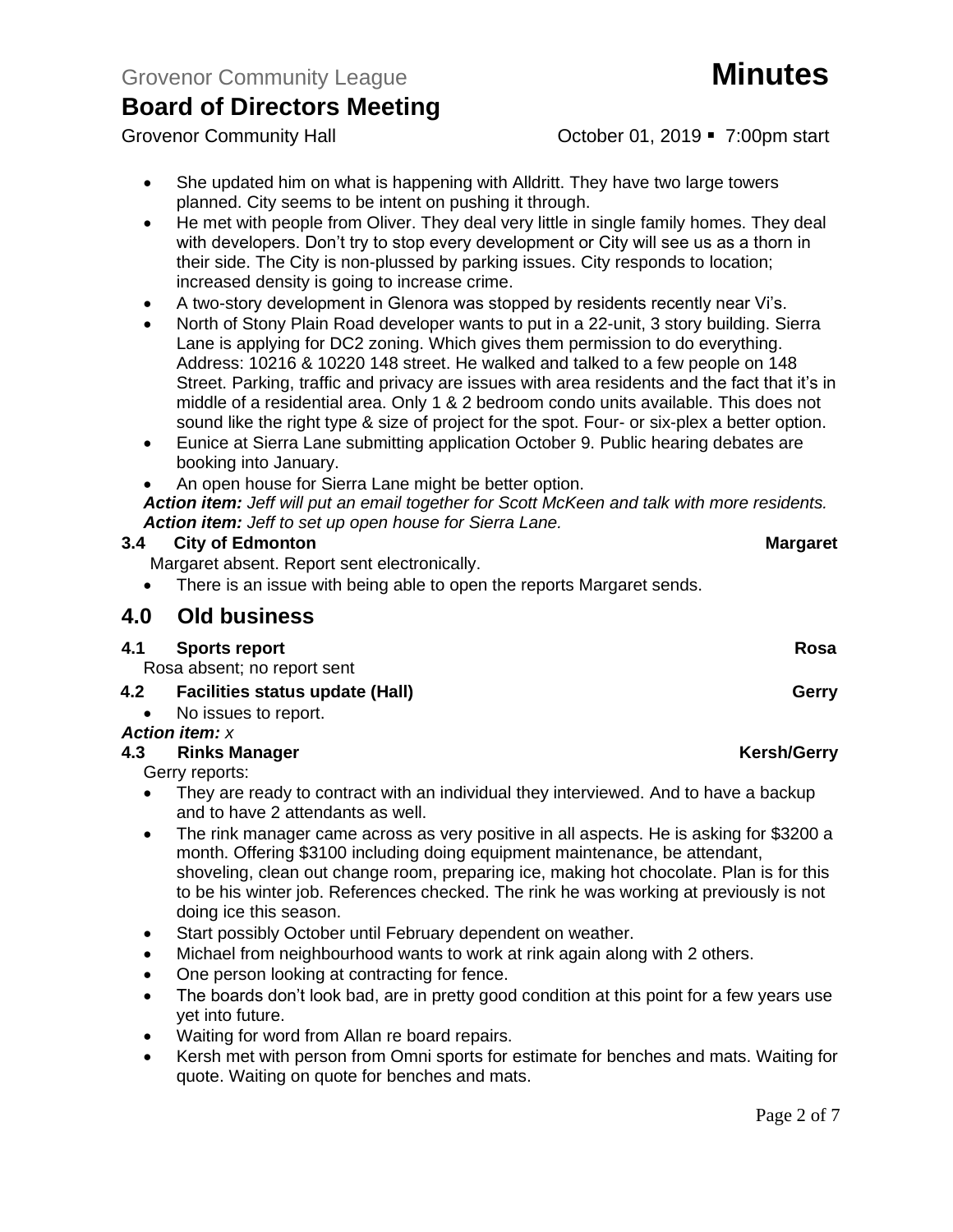Grovenor Community Hall **Community Hall** Corober 01, 2019 **7:00pm** start

| MOTION by Vince to approve the contract as outlined by VPs for Justin Lawrence's<br>$\bullet$<br>company as discussed and agreed upon by Kersh, Gerry and Justin. Seconded by<br>Cam. Unanimously APPROVED.                                                                                                                                                                                                           |                |
|-----------------------------------------------------------------------------------------------------------------------------------------------------------------------------------------------------------------------------------------------------------------------------------------------------------------------------------------------------------------------------------------------------------------------|----------------|
| Action item: Waiting for quote on mats and benches from Omni Sport, Kersh.<br><b>Action item:</b> Waiting for quote for boards, Allan.<br><b>Action item:</b> Waiting for second quote on fence repairs.                                                                                                                                                                                                              |                |
| <b>Rink Repairs - see 4.3 above</b><br>4.4                                                                                                                                                                                                                                                                                                                                                                            |                |
| 4.5<br>Webmaster update on Google Suite<br>Allan absent; no report.<br>Going with current website.                                                                                                                                                                                                                                                                                                                    | Allan          |
| Contract policy update<br>4.6<br>Heather is absent. No report.                                                                                                                                                                                                                                                                                                                                                        | <b>Heather</b> |
| 4.7<br>Parking concerns on 144 Street by school - update<br>Vince reported:<br>He met with Margaret and Brian Murphy who was impressed with our efforts.<br>Brian wants to limit the scope of the meeting to few specific items.<br>$\bullet$<br>We are waiting to hear back from Brian at City.<br><b>Action item:</b> Vince to get reimbursed for parking.<br>Action item: Vince to report back from Brian at City. | <b>Vince</b>   |
| 4.8<br><b>Fall Fest report</b>                                                                                                                                                                                                                                                                                                                                                                                        | <b>Kersh</b>   |

Kersh reported that:

- 384 meals were sold. About 50 volunteer meals included in that. We did run out of food even after replenishing a second time, which is okay.
- Just over \$2400 was total cost for this year, not including the receipts of \$1,300 for new memberships sold at the event. (See Fall Fest Profit & Loss document.)
- Special event rentals and face painting were additional costs. Face painting was a hit.
- Liquor from Superstore has helped with costs.
- Antoni has cash to deposit.
- We had a lot of support and prizes from vendors.
- Some thank you notices have gone on social media.
- All volunteer positions were filled in the last week. No volunteers from St. Paul's church and only 4 people from Catholic Social Services.
- Not enough wind for kite flying feature this year. We will try again next year.
- Membership sales resulted in \$1311.
- He is looking at a pub night with Heather.

*Action item: Kersh to put out thank you notices.*

## **4.9 Neighbourhood Watch update Cam**

• Cam advised that unfortunately we were not able to bring forward any new activities for Neighbourhood Watch this year as intended.

## **4.10 Facebook Page admin update Vince**

- Amelia has taken over from Rob on Grovenor Community League page. There is another level of administration. Travis is working with Amelia to work it out.
- Also, they have been posting on Twitter.
- Vince has emailed him, gone to his house. He has not provided the password.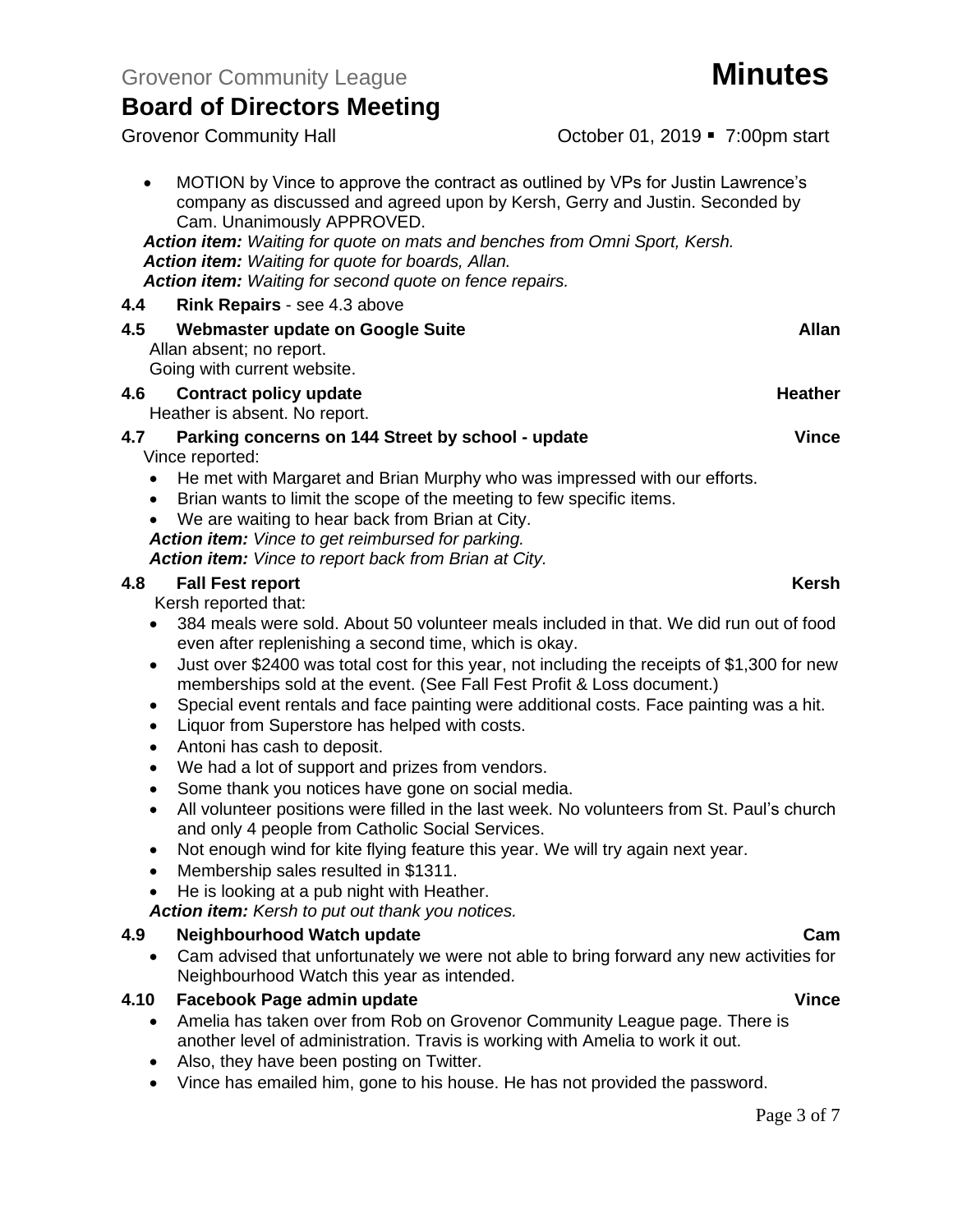Grovenor Community Hall **Community Hall** Corober 01, 2019 **7:00pm** start

- We need logins for all the social media accounts.
- Rosa tried to contact Rob.<br>4.11 Other old business
	- **4.11 Other old business** All

# **5.0 Action Items update (for items not yet covered) – deferred**

# **6.0 New business**

## **6.1 Epcor project – guest speakers Alec, Vijay, Kristin**

- The Epcor team is here to present on projects in our community.
- They will present to community at large at subsequent time.
- An Open house is planned likely in November.

# **Alec's project: 99 Ave Sanitary Trunk**

- Rib and legging construction.
- Concrete is susceptible to damage from hydrogen sulfide from human waste.
- This is a problem Epcor is facing with a lot of their infrastructure. Now have better technologies. Such as liners and PVC piping.
- Challenge is to restore the trunk while in use. Storage in sewer system of rainwater.
- A new tunnel (bypass) is the solution they have decided upon. Stage 1 is bypass.
- There will be 3 types of holes dug: 9m width = work; 5m width = retrieval;  $3m =$  access.
- Expected to start early 2020 and take about 2 years.
- 1.6 km length for new tunnel; approximately 1 km for existing.
- The trunk will not have any main connections, so no odor issues expected.
- This new trunk does account for future growth. Expected to last for 75 years.
- 101 avenue east of 145 street, not taking up entire road. Only taking up east side of road. This will be a Work hole (9m diameter).
- 101 Avenue & 142 street. Not affecting 142 or Stony Plain Road at all.
- Yes, it will overlap LRT construction. Access hole (3m diameter)
- It is cutting through north end of ravine. Remote risk of hitting a boulder with machine.
- The existing section will have a new pipe pushed through existing tunnel. This will be done the Crestwood neighbourhood.
- There will be signage up, communicating with the public about closures. There will be barricades, a secure construction site with fences.
- It is a combined rainwater/sewage system. To separate the two is costly.
- Ventilation system will run just when workers are working.
- Company wants to work 24 hours a day.

• Several options were considered for Grovenor. (Slip lining) cost effective, and safety.

# **Vijay's project: 149/Stony Plain Road stormwater pipe.**

- Strictly to do with storm water not sanitation (sewage).
- The original was built in the 1950s.
- Cleaning out and extending life of pipe from 149 street to McKinnon ravine area. 350 meters of this, area 1.
- There will be slip lining /CCCP. Also looking at spraying new pipe inside old.
- Invert paving and spot repair of new concrete is another option for rehabilitating pipe.
- Most of his pipe is under existing trail area. Exact location of existing pipe not clear. Trail closure will be needed. But no roads affected.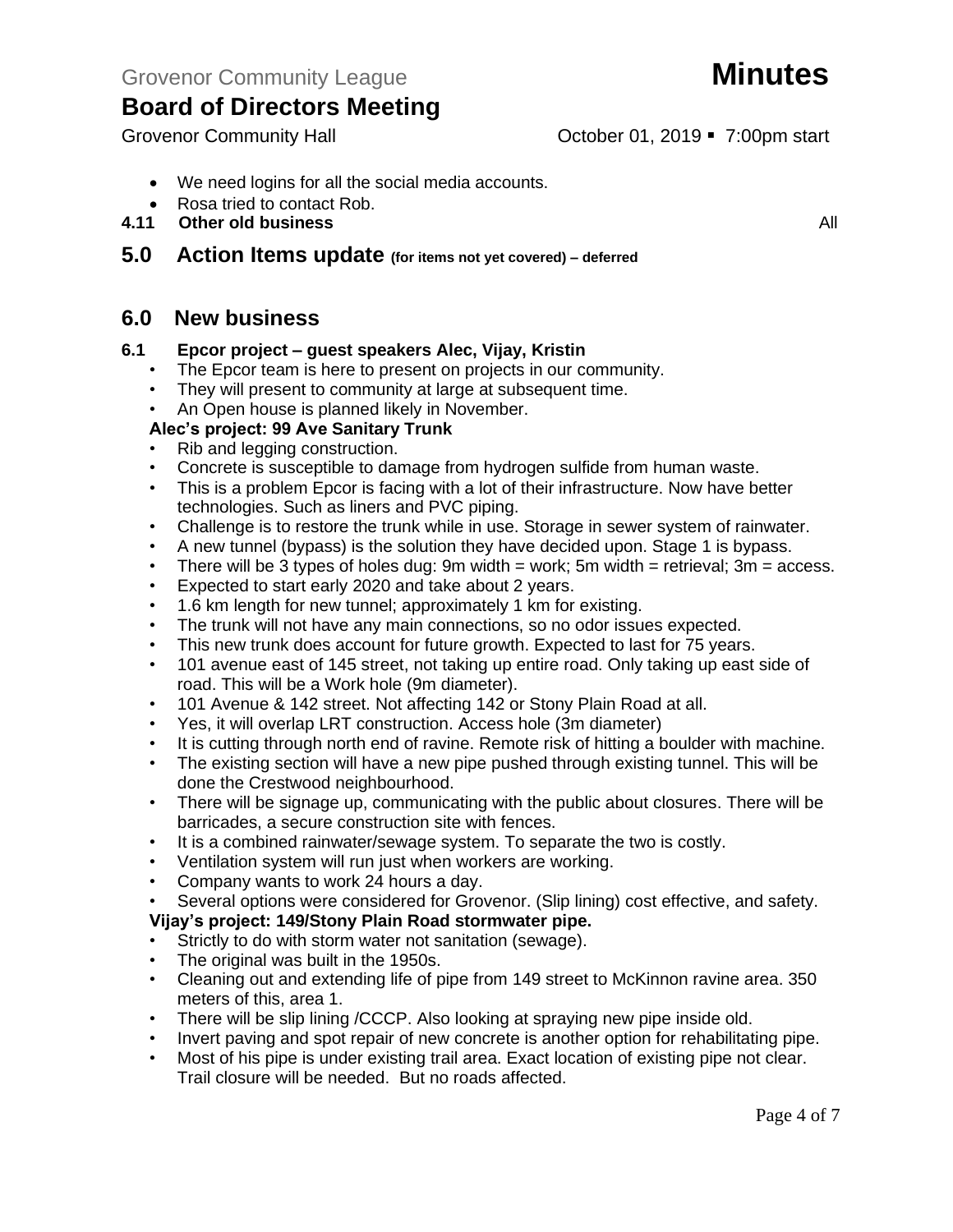Grovenor Community Hall **Community Hall** Corober 01, 2019 **7:00pm** start

- Expected duration of 8 months starting in 2020. The pipe will be fairly shallow through the ravine.
- Local excavation may be required in areas where they can't push through existing pipe.
- Communication plan to come from Dawn at City.

# **6.2 AGM preparation Gerry/All**

Gerry reported that:

- We want to fill as many vacancies on board as possible.
- Kersh and Gerry encourage someone to step forward for president or vice president if desired. Otherwise, they are willing to continue as vice presidents again next year.
- Entice people to attend AGM. Dinner and refreshments suggested. In previous years we have always provided refreshments and snacks.

# **6.3 Commercial Waste Collection Change by City Margaret**

Margaret on vacation. Gerry reported that:

- The city has advised that we no longer get free waste collection for dumpster.
- Gerry has already for further guidance on this matter from Margaret regarding potential assistance in vendor selection and reduced fee structure.

# **6.4. Sign update Cam**

Cam reported:

- Request from community member to have bulletin board outside of hall. \$500 was previously approved.
- Cam already discussed with Miriam who will maintain it.
- This item was previously approved in a prior year. Kersh advised that he had not been able to finalize at that time.

# **6.5.1 New Garden Beds**

Brian reports that:

- There are 5 more beds of the 12 to be done this fall. About \$400 per box. May not get to it this fall. Two more in the spring.
- He will find out Wally's availability.
- The current boxes lasted about 12 years.
- There were a lot of people out there in the garden this year.

## **6.6 Other new business**

## **Adjourned 9:15 pm**

# **7.0 Next meeting – November 05, 2019 ▪ 7:00 pm**

\*Please see the August 2019 Income Statement & Fall Fest Profit and Loss statement below.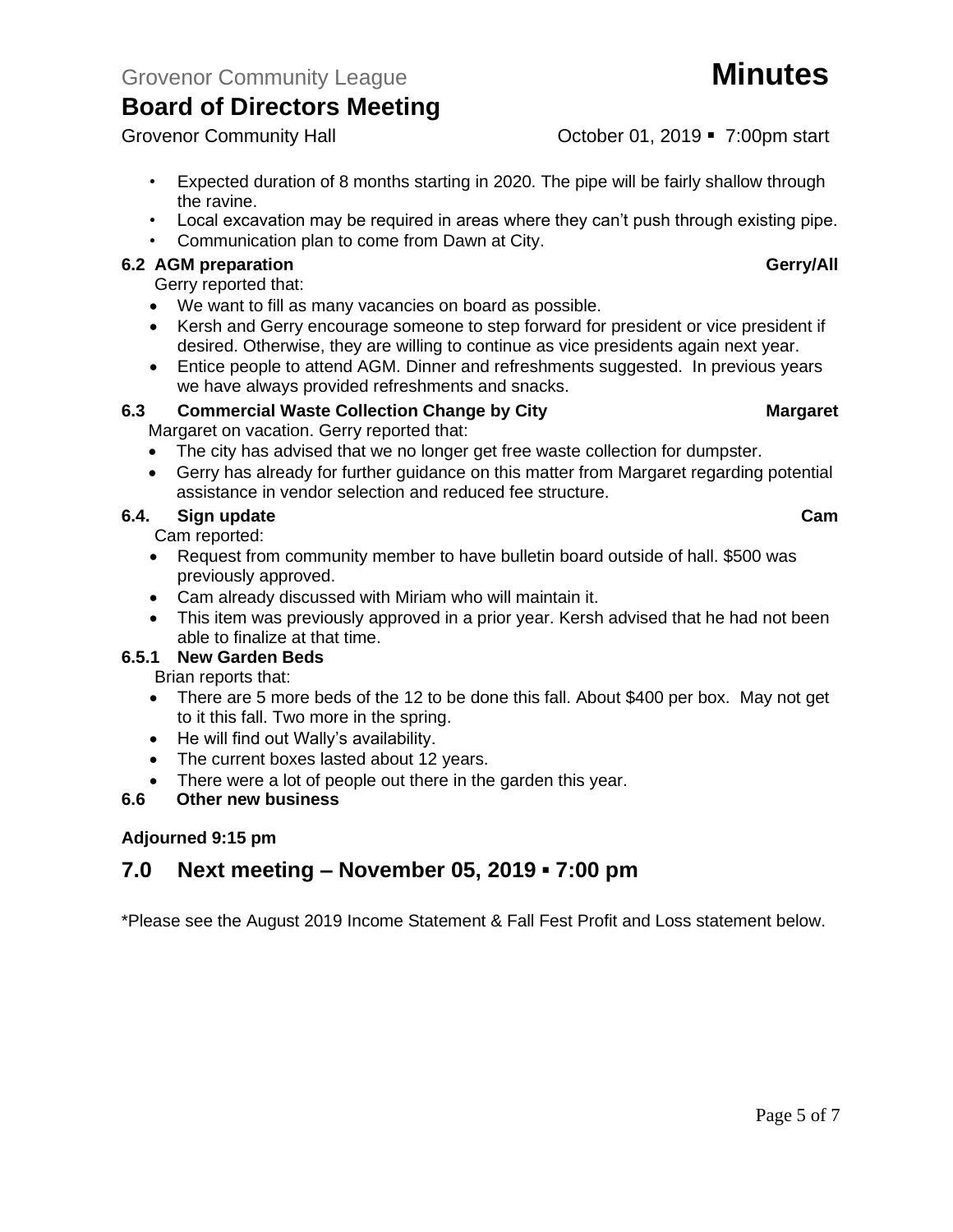Grovenor Community League **Minutes** 

# **Board of Directors Meeting**

**Profit and Loss** 

**Grovenor Community League** Date Range: Aug 01, 2019 to Aug 31, 2019

Grovenor Community Hall **Grovenor Community Hall Community Hall Community Hall Community Hall Community Hall** 

| <b>ACCOUNTS</b>                                        | Aug 01, 2019<br>to Aug 31, 2019 |
|--------------------------------------------------------|---------------------------------|
| Income                                                 |                                 |
| Advertising Income                                     | \$150.00                        |
| Casino Income                                          | \$74,290.87                     |
| <b>Hall Rental Income</b>                              | \$740.00                        |
| <b>Total Income</b>                                    | \$75,180.87                     |
|                                                        |                                 |
| <b>Total Cost of Goods Sold</b>                        | \$0.00                          |
|                                                        |                                 |
| <b>Gross Profit</b><br>As a percentage of Total Income | \$75,180.87<br>100.00%          |
|                                                        |                                 |
| <b>Operating Expenses</b>                              |                                 |
| <b>Bank Service Charges</b>                            | \$1.95                          |
| <b>Cleaning Services</b>                               | \$261.49                        |
| <b>Green Shack</b>                                     | \$31.63                         |
| <b>Meals and Entertainment</b>                         | \$7.98                          |
| Miscellaneous Expense                                  | \$156.20                        |
| <b>Office Supplies</b>                                 | \$76.09                         |
| Printing and Reproduction                              | \$866.25                        |
| <b>Rent Expense</b>                                    | \$250.00                        |
| <b>Soccer Expenses</b>                                 | \$450.00                        |
| Telephone - Wireless                                   | \$89.25                         |

Profit and Loss - Grovenor Community League Date Range: Aug 01, 2019 to Aug 31, 2019

<u>st</u>övenör

Created on Nov 04, 2019 Page 1/2